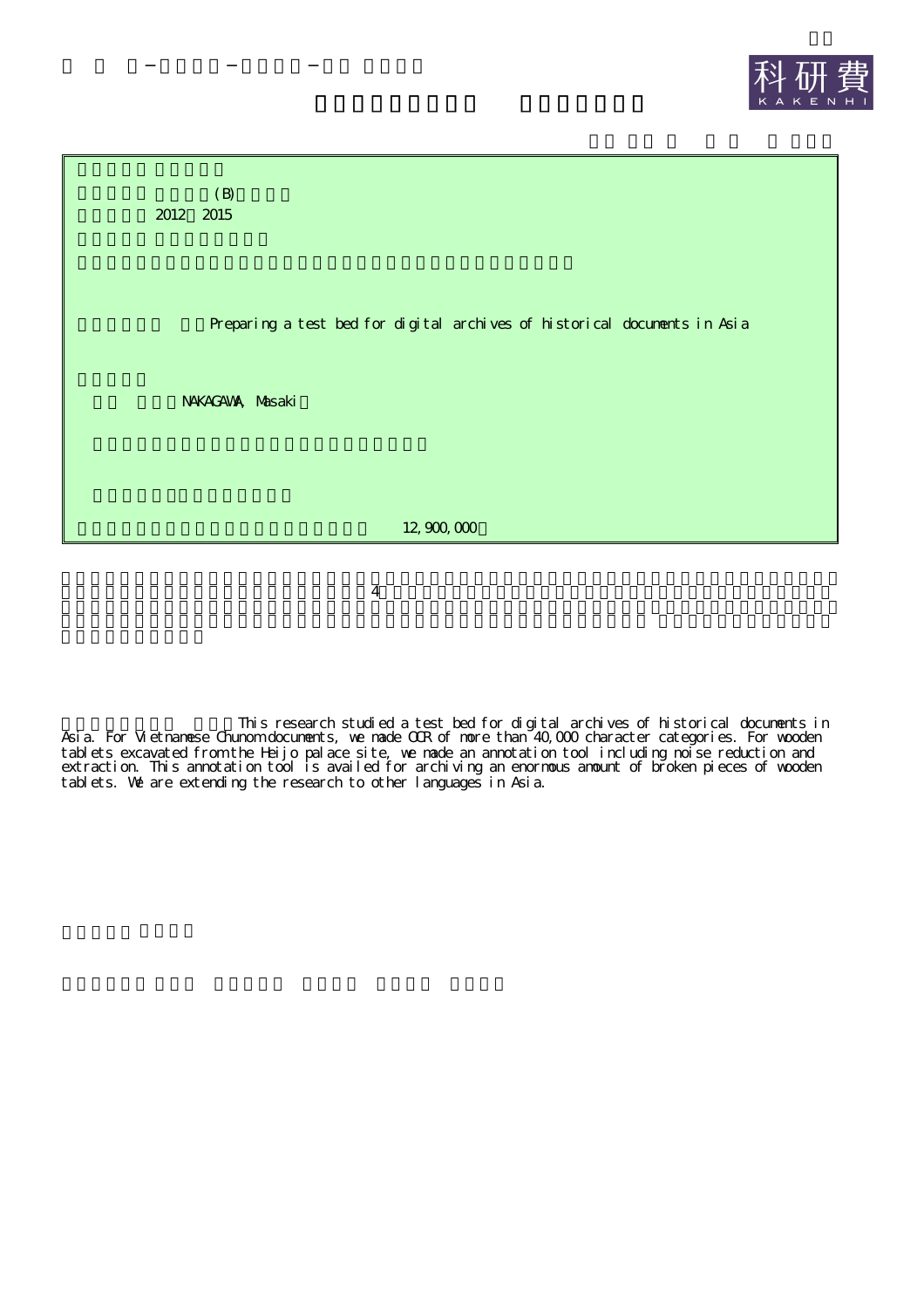1.研究開始当初の背景

(1) 古文書電子化の重要性,アジア圏の字種 の特殊性

 歴史文書は,世界の文化や歴史を研究する 上で重要な資料である. それらの中には、劣 化や破損・汚損により解読が容易でないもの や,現在使われない文字によるものも多く含 まれ,情報技術を活用した解析や電子化が望 まれている.

特にアジアには,世界四大文明のうちの三 つが含まれ,多くの重要な歴史文書が存在す る.それらは,字種に大きな特徴を持つ.日 本語,中国語,韓国語は、部首を組み合わせ て数千以上の字種を構成し,分かち書きをせ ず,縦書き横書きが混在するという特徴を共 有している.インドに発する東南アジア言語 においても,子音字に母音字を組み合わせる ため、実質的な字種は多い. 中近東では、独 特の字種からなるアラビア文字が古くから 使われている.このようなアジアの字種の特 殊性は,手書き文書の認識や解析の際に,文 字の切出し、認識、言語処理において共通す る問題を生じ、欧米言語に有効な手法(隠れ マルコフモデルなど)だけでは解決できない.

(2) 欧米の組織的取り組み,アジアの遅れ

 歴史文書処理の研究は世界的に活発化し ており,図書館学,歴史学,パターン認識な どの分野単独/連携で国際会議が多数開催 されている.特に欧米では以下の組織的取り 組みが進んでいる.

(a) 米国における古文書の電子図書館化: L. D. Paulson: Finding ways to read and search handwritten documents, IEEE Computer, 38, 3 pp.22-24 (Mar 2005). など

(b) EU による歴史文書の電子化基盤構築: H. Balk and L. Ploeger: IMPACT: working together to address the challenges involving mass digitization of historical printed text, OCLC Systems & Services,25,4,pp.233-248(2009)など

 一方,アジアにおいては,個々の国立図書 館などで電子化の取組みが行われ始めてい るものの,電子画像に変換しているだけのレ ベルで,欧米に比べて大きく遅れをとってい る.

2.研究の目的

アジア文化圏の様々な古文書の電子アー カイブのために,統一的処理技術を確立する するとともに,システムの基盤となるライブ ラリ群を構築し公開する. (1) 木簡や竹簡な どの媒体に特有な劣化や汚損・破損に対応で きる画像処理,(2)言語に共通する文書解析, (3) 言語依存の文書・文字認識,(4) 上記機 能によるタグ付けと手書きアノテーション の付与と活用,の 4 つの基盤技術を確立し, ライブラリとして公開する.言語からの独立 性を高め,言語依存の部分についても,言語 ごとに開発するのではなく,言語共通のメタ な枠組みを提供する.また,複数の考古学者 がこれらの機能を利用して,遠隔協調で解析 し議論できる環境も整備する.本研究により, 文化的・歴史学的にきわめて重要な,アジア 圏全体の歴史文書の電子化推進に貢献する.

- 3.研究の方法
- ① 媒体に特有な画像処理方式の確立とライ ブラリ化
- ② 言語に共通な文書解析手法の確立とライ ブラリ化
- ③ 言語依存の文字認識と文書解析の確立と ライブラリ化
- ④ 上記機能によるタグ付けと手書きアノテ ーションの付与と活用

これらの達成のために作業班を分けるが,十 分な連携をとって研究開発を進める.2 年目 までに一応のシステムを作成し,あとはスパ イラル法により,各手法の完成度を高め,ラ イブラリを更新していく.主軸にベトナムの チュノムによる古文書を取り上げることに より,日本語あるいは英語文書に慣例として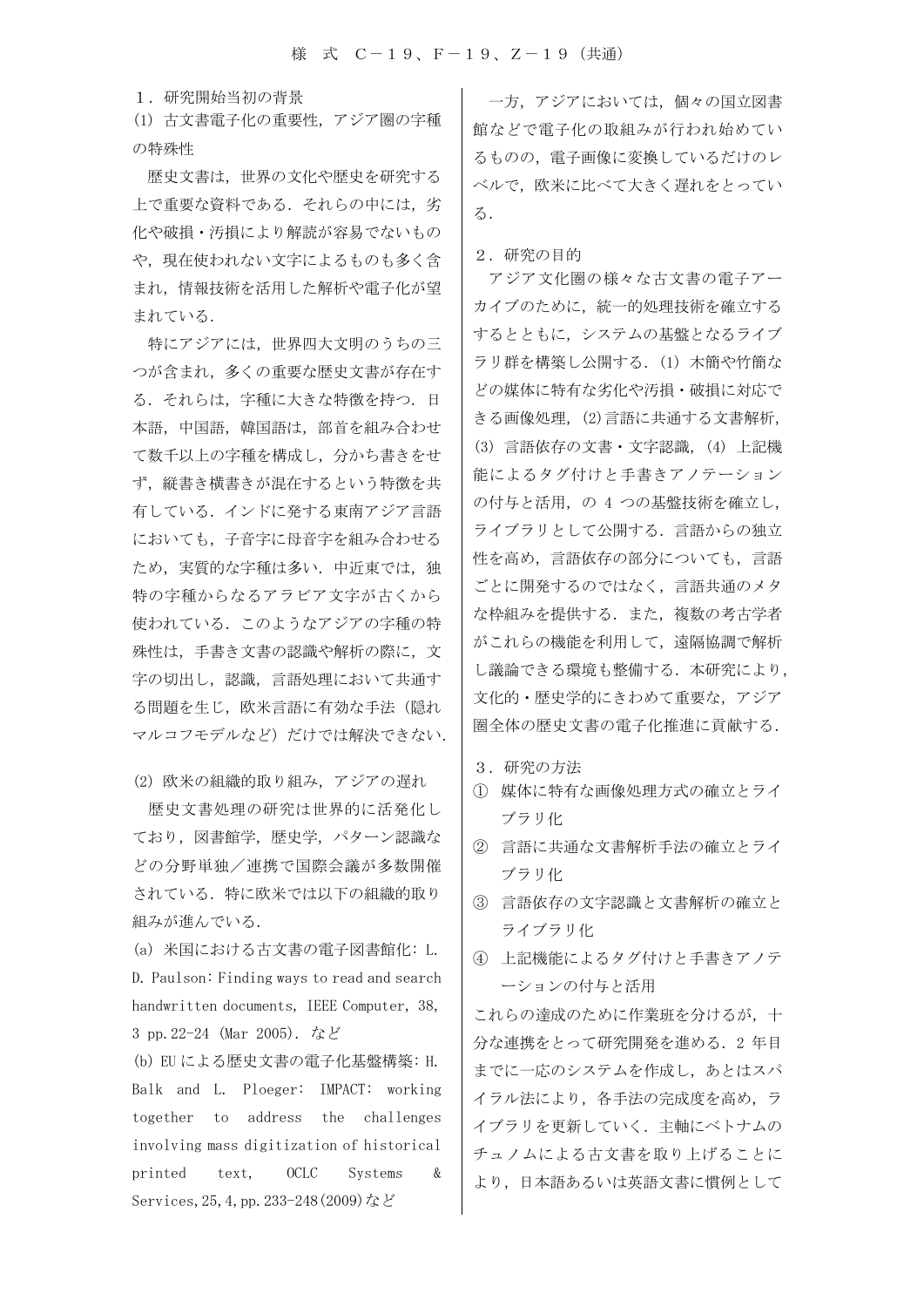使われてきた手法を見直し,言語独立の機能 を高めたいと考えている.

## 4.研究成果

24 年度は,(1), (2) (3) で基礎的研究を 行い,特に(2)において,縦横へのヒストグ ラムの解析やボロノイ図,ハフ変換などによ る行や文字への分割,ラベリングやモルフォ ロジによるノイズ除去,傾き補正や正規化な どを開発し,また(3)において,古文書から 切り出した文字パターンをクラスタリング してラベル付けを行い,文字パターンデータ ベースを構築した.さらに,この段階のクラ スタリングは精度が低いので,対話的に修正 ができるシステムにした.そして,文字パタ ーンデータベースの大半を学習パターンと して,文字認識エンジンを開発した.

25 年度では,それらの改良に加えて, ベ トナムのチュノム文書を解読するために, 4 万字種にも及ぶチュノム文字認識システム のプロトタイプを作成した.また、奈良平城 京などから出土する木簡を対象に,アノテー ションツールを開発した. このアノテーショ ンツールは,奈良文化財研究所で,破片にな った木簡を整理するために利用されている. また,破片を自動的に組み合わせる研究も行 っている.

アノテーションには,文字と図を記入する ことが多いので,それらを分離する方式を開 発し,日本語と英語の大規模データベースで その効果を実証した.これは言語によらず利 用可能である.さらに,ベトナムのチュノム 文書に対して,英語あるいはベトナム語でア ノテーションを記入し,認識させてコード化 できるオンライン手書き英語認識システム と手書きベトナム語認識シスシムも作成し た.これらの成果は,国際学術誌や国際会議 議事録に採録された.ベトナムの大学との国 際共同研究が本格化した.

- 5.主な発表論文等
- (研究代表者、研究分担者及び連携研究者に は下線)
- 〔雑誌論文〕(計3件)
- ① Truyen Van Phan and Masaki Nakagawa, Combination of Global and Local Contexts for Text/Non-text Classification in Heterogeneous Online Handwritten Documents , Pattern Recognition, 杳読有, Vol. 51, pp.112-124(2016.3),DOI URL:10.1016/j.patcog.2015.07.012.
- ② Truyen Van Phan, Kha Cong Nguyen, and Masaki Nakagawa, A Nom historical document recognition system for digital archiving, International Journal on Document Analysis and Recognition (IJDAR) ,査読有, Vol. 18, pp. 1-16 (2015.12),DOI URL:10.1007/s 10032-015-0257-8.
- ③ Phan Van Truyen,中川正樹,馬場基, 渡邊晃宏,木簡画像集録システムの設計 と実現,日本情報考古学会,査読 有, Vol. 19, No.  $1 \cdot 2$ , pp. 1-12, 2013  $(2013.5)$ .
- 〔学会発表〕(計14件)
- ① Kha Cong Nguyen, Nakagawa Masaki: Text-Line and Character Segmentation for Offline Recognition of Handwritten Japanese Text, IEICE technical report, Vol. 115, No. 517, pp.53-58,産業技術総合研究所,臨海副 都 心 セ ン タ ー , 東 京 都 江 東 区 (2016.3.24).
- ② Hung Tuan Nguyen,Cuong Tuan Nguyen, Pham The Bao , Masaki Nakagawa: Preparation of an Unconstrained Vietnamese Online Handwriting Database and Recognition Experiments by BLSTM, IEICE technical report, Vol. 115, No. 517, pp.59-64, 産業技術総合 研究所,臨海副都心センター,東京都江 東区(2016.3.24).
- ③ 稲谷壮一郎,中川正樹:オンライン手書 き文書に対する BLSTM ニューラルネット ワークによる文字・図形分離の再検討, 信学技報,Vol. 115, No. 517, pp. 65-70 産業技術総合研究所,臨海副都心センタ ー,東京都江東区(2016.3.24).
- ④ Cuong Tuan Nguyen and Masaki Nakagawa: An Improved Segmentation of Online English Handwritten Text using Recurrent Neural Networks, in Proceeding of the 3<sup>rd</sup> IAPR Asian